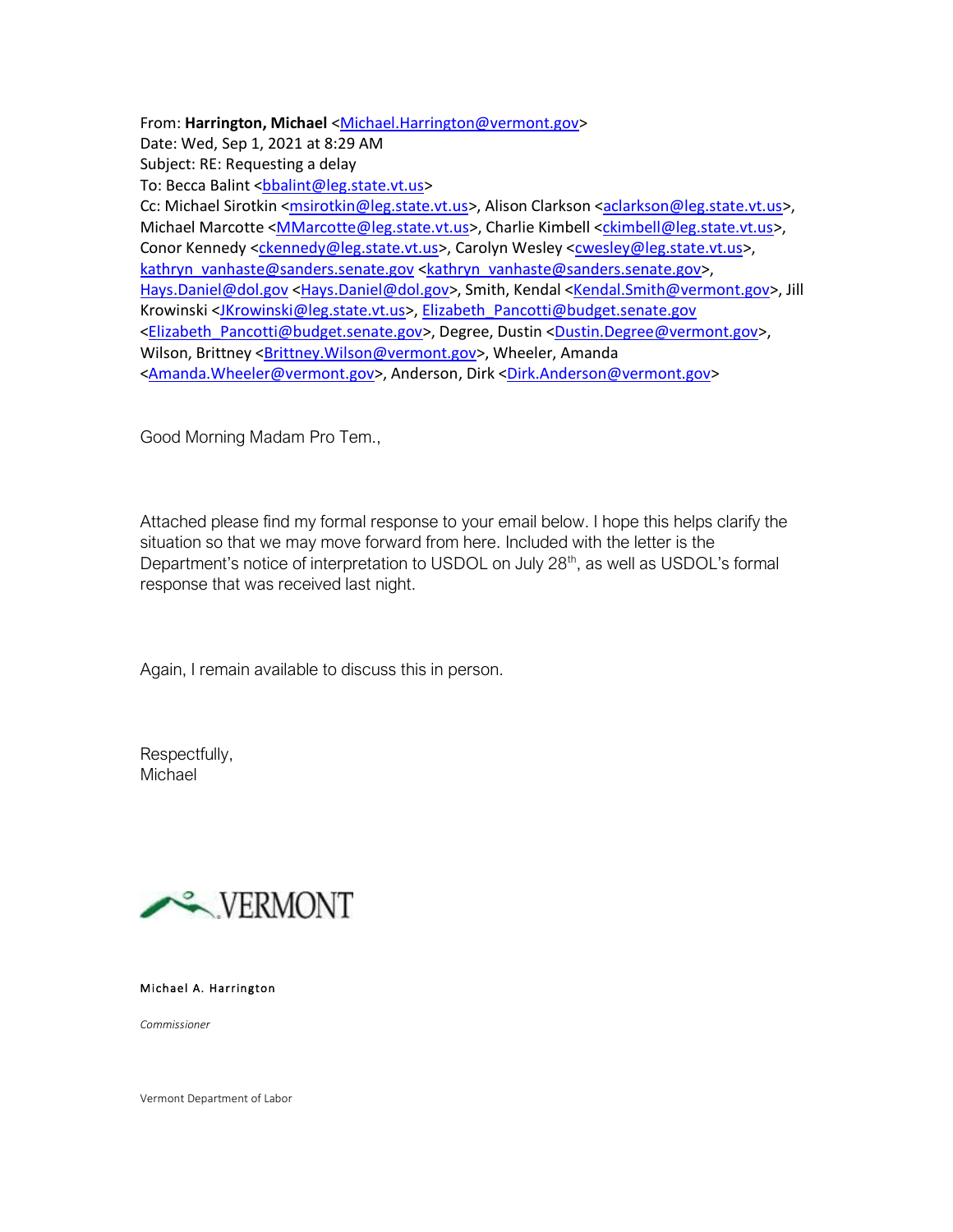5 Green Mountain Drive

P.O. Box 488

Montpelier, VT 05601-0488

(p) 802.828.4301

[michael.harrington@vermont.gov](mailto:michael.harrington@vermont.gov)

[www.labor.vermont.gov](http://www.labor.vermont.gov/)

*This is our shot, Vermont! Everyone age 12 and older is now eligible for a COVID-19 vaccine. Sign up for your shot today at [healthvermont.gov/MyVaccine](https://healthvermont.gov/MyVaccine) or follow @healthvermont on [Facebook](https://www.facebook.com/HealthVermont/) and [Twitter](https://www.twitter.com/healthvermont/) for walk-in opportunities. #OurShotVT*

From: Becca Balint [<bbalint@leg.state.vt.us>](mailto:bbalint@leg.state.vt.us) **Sent:** Saturday, August 28, 2021 1:52 PM To: Harrington, Michael [<Michael.Harrington@vermont.gov>](mailto:Michael.Harrington@vermont.gov) Cc: Michael Sirotkin [<msirotkin@leg.state.vt.us>](mailto:msirotkin@leg.state.vt.us); Alison Clarkson [<aclarkson@leg.state.vt.us>](mailto:aclarkson@leg.state.vt.us); Michael Marcotte [<MMarcotte@leg.state.vt.us>](mailto:MMarcotte@leg.state.vt.us); Charlie Kimbell [<ckimbell@leg.state.vt.us>](mailto:ckimbell@leg.state.vt.us); Conor Kennedy [<ckennedy@leg.state.vt.us>](mailto:ckennedy@leg.state.vt.us); Carolyn Wesley [<cwesley@leg.state.vt.us>](mailto:cwesley@leg.state.vt.us); [kathryn\\_vanhaste@sanders.senate.gov;](mailto:kathryn_vanhaste@sanders.senate.gov) [Hays.Daniel@dol.gov;](mailto:Hays.Daniel@dol.gov) Smith, Kendal [<Kendal.Smith@vermont.gov>](mailto:Kendal.Smith@vermont.gov); Jill Krowinski [<JKrowinski@leg.state.vt.us>](mailto:JKrowinski@leg.state.vt.us); [Elizabeth\\_Pancotti@budget.senate.gov;](mailto:Elizabeth_Pancotti@budget.senate.gov) Degree, Dustin [<Dustin.Degree@vermont.gov>](mailto:Dustin.Degree@vermont.gov) **Subject:** Requesting a delay

## **EXTERNAL SENDER: Do not open attachments or click on links unless you recognize and trust the sender.**

I am resending this letter because Daniel Hays was inadvertently left off our earlier email.

*<sup>---------------------------------------------</sup> CONFIDENTIALITY/DISCLOSURE NOTICE:*

*Please note that this email message, along with any response or reply, may be considered a public record, and thus, subject to disclosure under the Vermont Public Records Law [\(1 V.S.A Ch. 5, Sec. 3, § 315-320\).](http://legislature.vermont.gov/statutes/chapter/01/005) Thank You.*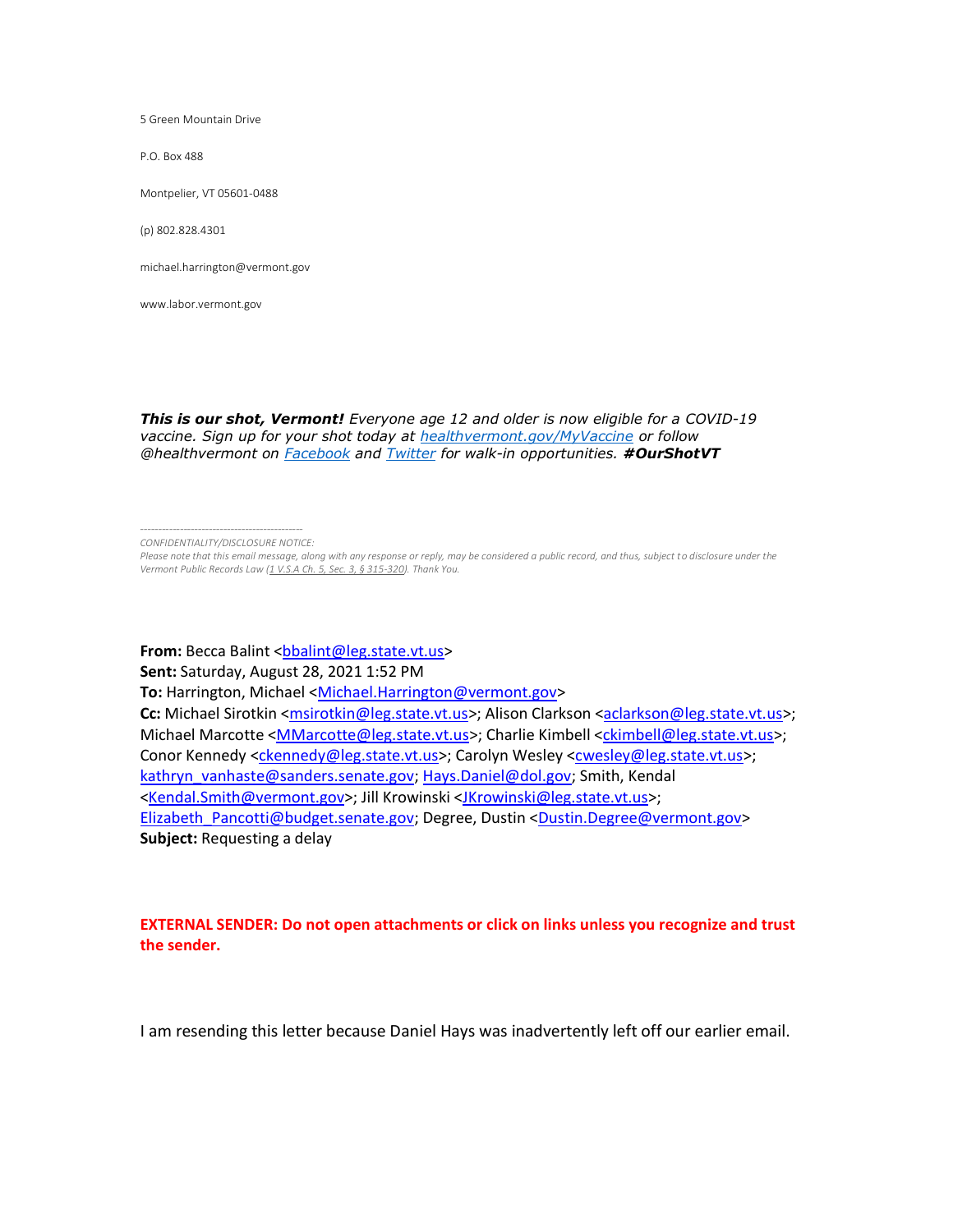Dear Commissioner Harrington,

We are in receipt of your letter to Chairs Sirotkin and Marcotte and to Vice Chairs Clarkson and Kimbell.

We are writing to ask you that you pause your decision on the UI benefits issue so we can be heard before you set in motion a result contrary to our legislative intent.

We will be brief here because of the timing of potential action by the Federal DOL. In your communication you expressed that this decision was ultimately one made by the federal DOL. While this may be true, they sought *your* interpretation of the legislative intent and then used that as the deciding factor on conformity.

Respectfully, we strongly disagree with your finding on legislative intent. In all of our deliberations in our committees, and in floor debate in each chamber, we were clear that we would fund this increased benefit with trust fund dollars. There was never any mention of any other funding for this increased benefit. As well, the opponents of this provision, including VT DOL, were aware that legislative intent was to use UI fund surplus. As we discussed many times in committee and in House and Senate floor debate, this was part of a package: UI contribution decreases for businesses and increased benefits coming out of the trust fund for workers.

We cannot recall any question of conformity raised in the legislature. We also do not have any record of your department communicating with legislative leadership or the chairs of the committees of jurisdiction regarding legislative intent once you learned there might be an issue. This could have been communicated to us during the veto session and we could have addressed it then.

We ask you to extend an important basic courtesy to the legislature. Please take several days to get our input prior to any further federal or state action on this issue. Given that the federal DOL based its decision on your reading of the statute, I assume they would be amenable to a short delay for you to receive our input on legislative intent.